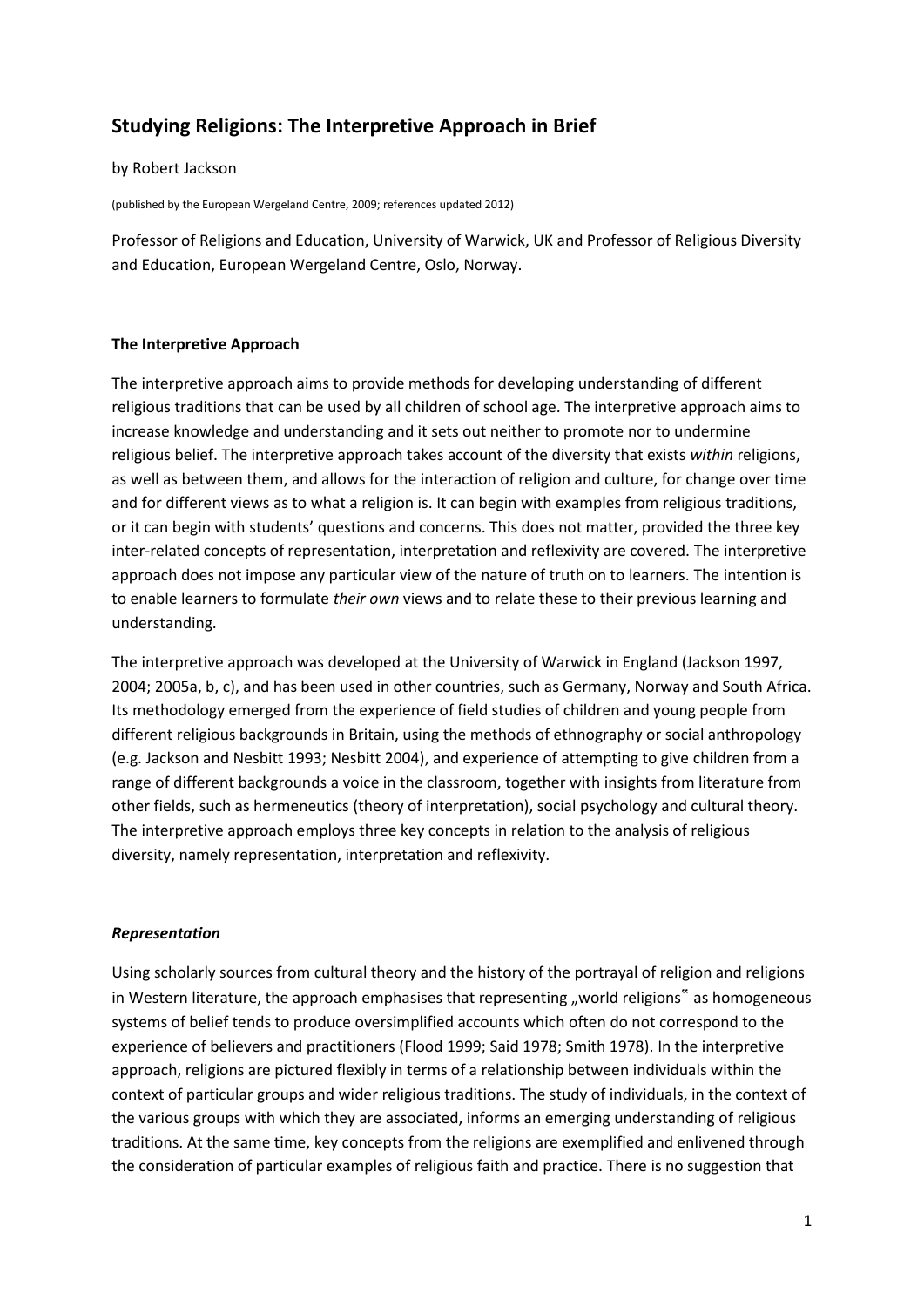we should never use the names of the religions, or should not think of religions in some contexts as 'wholes'. The key point is that accounts of all religions are contested by insiders as well is by scholars who may or may not be outsiders. Looking at the interplay between individuals, groups and traditions shows the complexity of representing religions, as well as bringing them to life, and also showing how individuals fit into groups and broad traditions.

The approach is also critical of simplistic representations of cultures and of the relationship between religion and culture which see religions and cultures as internally homogeneous. Key debates in social anthropology and other social sciences are utilised in developing more sophisticated models of the representation of cultures, cultural processes and ethnicity (e.g. Barth 1981; Baumann 1996; Clifford 1988). "Cultures" are seen as dynamic, internally contested and fuzzy edged, while individuals are recognised as capable of contributing to the reshaping of culture through making personal syntheses which might draw from a wide range of cultural resources, including their own ancestral traditions. The approach thus takes on board both the dimension of "traditional" plurality – the overt diversity to be seen through the presence of different religious and ethnic groups in society – and that of "modern" plurality, in which individuals from any background can utilize cultural ideas and practices from many possible sources. The interaction of these two dimensions accounts for some of the ideological and spiritual diversity to be found within religious traditions (Jackson 2004a, 2011b, 2011c).

With regard to the representation of religions, the interpretive approach uses three 'levels'. The broadest level is the *'religious tradition'*. The term "religious tradition" is preferred to "religion", although it is recognised that some will prefer to use the latter term in a qualified way. Thus the Christian tradition encompasses all the different denominational and cultural manifestations of Christianity. Immediately it is clear that it would be impossible for any individual to have a full grasp of this. It is also clear that different insiders and outsiders would have different views about the scope of the tradition. This does not matter. Each of us (whether teacher or student) can gradually form our own idea of the traditions and the relationship between them. Every time we learn something new, our previous understanding of the tradition is challenged and might be modified. A discussion and analysis of key concepts fits best into this level, and can help to give a provisional framework for understanding that can be modified as more learning takes place.

The next level is that of the *'group'*. This might be a denominational or sectarian group, or some combination of these with other kinds of group such as ethnic groups. A project or some work based on a family with an Islamic background or on a local church, for example, would be informative about groups, and would also influence and inform our understanding of the wider tradition.

The third level is that of the *'individual'*. Every individual is unique. It is at this level that we can appreciate best the human face of religion and hear personal stories that break stereotypes. Various research projects have shown that individual young people feel that the representations of their religions in many textbooks and resources do not match their own knowledge and experience as individuals living within particular groups and traditions. The interpretive approach aims to give young people their own voice in this respect.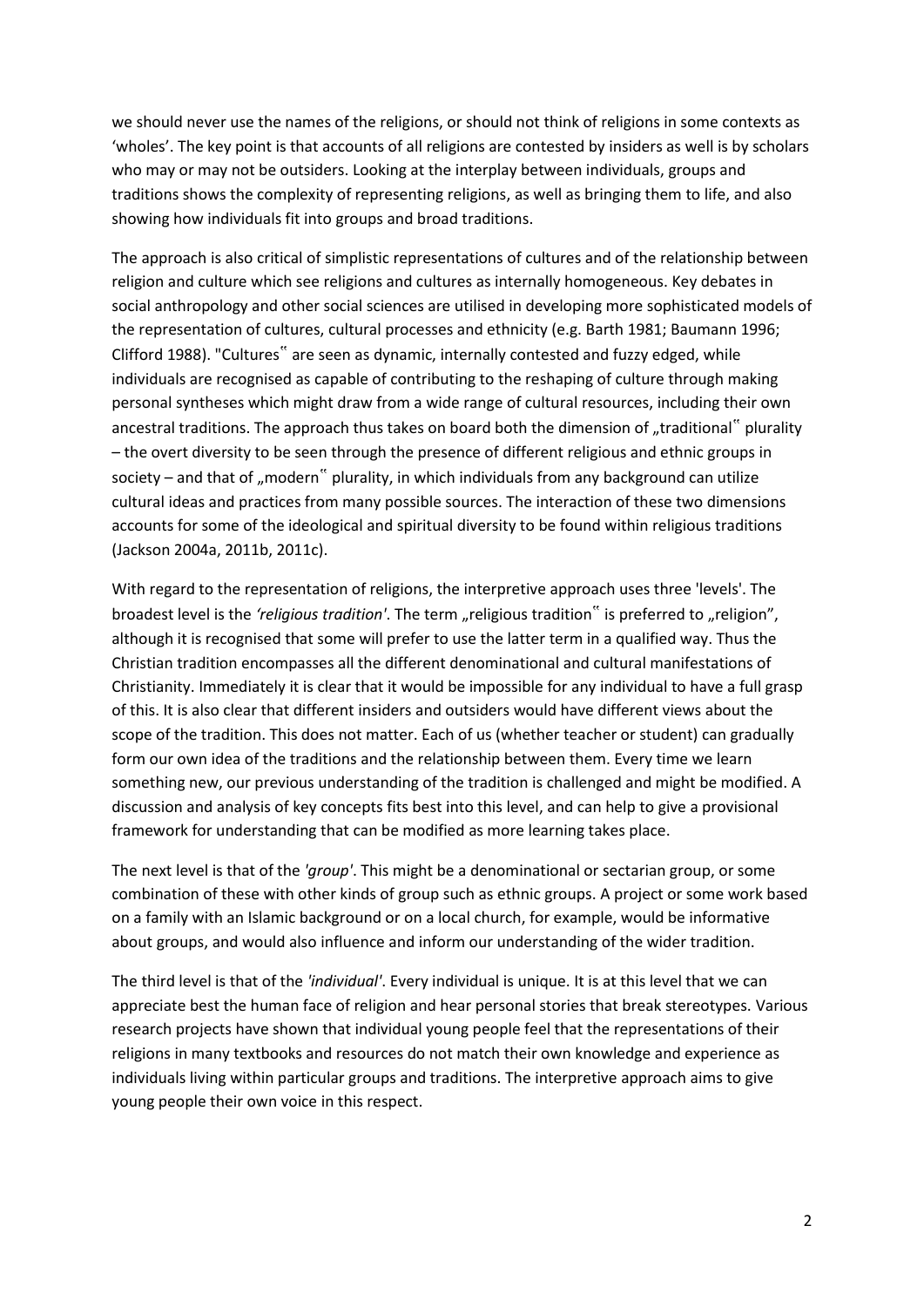The exploration of the relationship between these different 'levels' can be liberating. You do not feel that you have to know everything, because every example studied illuminates the wider picture. The approach is very flexible.

In terms of didactics, it does not matter whether you start with:

- an overview of key concepts from a tradition
- a personal story (whether that be from a visitor to the school or from some other source)
- the study of a group of some kind
- pupils' own previous knowledge and experience (including their own experience of religious practice or the absence of religion from their lives).

If you start with key concepts, then you have to make it clear that you are not giving a definitive account, but are just providing an initial framework for understanding. When you look at some individual examples from real life, the general picture will need to be revised. Similarly, if you start with examples from life, care has to be taken not to generalise from specific cases. The emphasis is on interplay between the particular in the general.

#### *Interpretation*

The approach's interpretive methods most closely relate to debates in interpretive anthropology (Geertz 1983; Clifford 1988) and to theory from hermeneutics (Gadamer 1975; Ricoeur 1988). Rather than asking students to leave their presuppositions to one side – as in the phenomenological approach – the method requires a comparison and contrast between the learner's concepts and those of the "insider". The approach employs a movement backwards and forwards between the learner's and the "insider's" concepts and experiences. The goal is to understand the insider's use of religious language as far as an outsider can. *Sensitivity* on the part of the student is very important and a necessary condition for empathy. The other aspect of this hermeneutical approach lies in *applying* the model of representation outlined above – moving to and fro between individuals in the context of their groups and the wider religious tradition. These two elements overlap in practice.

The interpretive methodology was not only influenced by discussions of theory and methodology, but was informed by direct experience of ethnographic fieldwork. Studies of children in Britain from a range of different religious and cultural settings (various Buddhist, Christian, Hindu, Jewish, Muslim and Sikh contexts) were used as a basis for methodological reflection and as a source of material for curriculum development. Thus the earliest materials produced using the approach presented the ways of life of children and young people, observed and interviewed in the context of their families and communities (eg Jackson 1997, 95-120). Some of the texts were written about young children for young children, using their own personal stories and language (Barratt 1994), while others featured adolescents and were aimed at young people in lower secondary schools (Mercier 1996, Robson 1995, Wayne *et al* 1996). In all cases, the children and young people and their families who were featured in the books had a role in the development and editing of the texts and the selection of photographs. Later developments of the approach used other starting points, such as key concepts or pupils' questions. The approach is flexible and can start at any point on the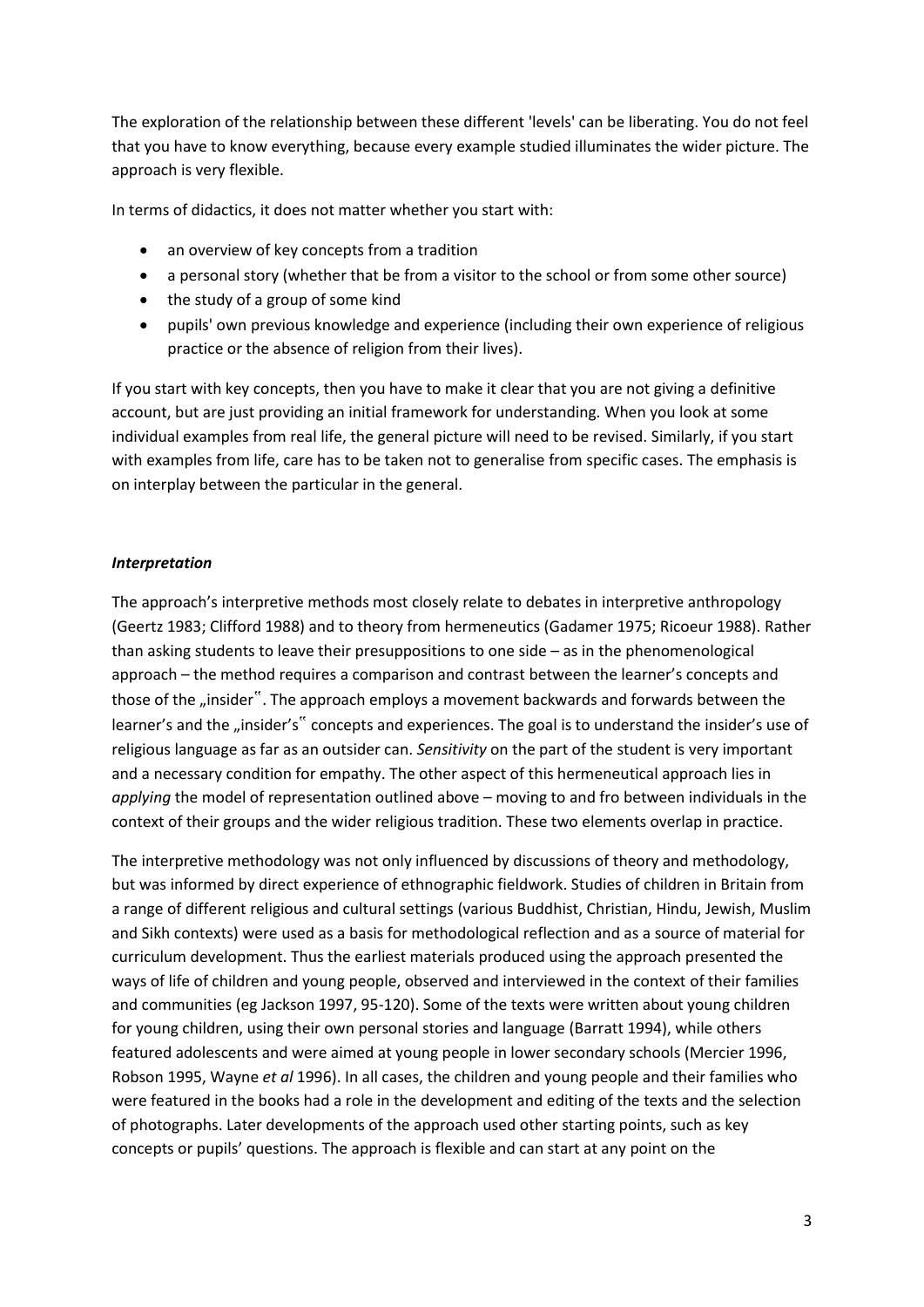hermeneutical circle of learning – examples from religions, key concepts, pupils'experiences and questions.

# *Reflexivity*

The interpretive approach does not simply set out to increase knowledge. It takes the view that, in order to increase understanding, pupils need to reflect on the impact of their new learning on their previous understanding and values. The approach also gives the learner an active involvement in the learning process. Reflexivity covers various aspects of the relationship between the experience of students and the experience of those whose way of life they are attempting to interpret. Three elements are especially important for the interpretive approach:

- *learners re-assessing their understanding of their own worldview in the light of studying people and ideas from a different religious tradition* (called edification in the interpretive approach). For example, it is possible that a learner might express respect for values and practices associated with another's religion, even though the learner is an outsider to that tradition. Similarly, new learning can enable learners to see their own tradition in a new way and can contribute to the modification of their own worldview.
- *learners making a distanced critique of material studied*. Reflecting on the beliefs and practices of those from another group or tradition may reveal aspects with which the learner disagrees. In such cases, the learner might respect the other's right to hold a particular belief or participate in a particular practice, without feeling any deep respect for it. In such cases, the learner tolerates the beliefs and practices of others in the context of freedom of religion or belief within society. Discussions of the truth or falsity of particular religious claims may also take place as part of this distanced critique (see below on the sensitivity required in discussion of truth claims).
- *learners developing a running critique of the interpretive process through the review of methods of study*. This aspect of reflexivity encourages learners to be active participants in the design and review of learning methods.

Approaches to teaching and learning aim to encourage reflection and constructive criticism (including discussions about truth claims where appropriate) and require methods that give a voice to pupils, allowing them to gain insight from their peers and to be able to examine different ideas of truth held within the classroom. The "content" of lessons is thus an interactive relationship between material provided by the teacher and the knowledge and experience of the participants. The approach aims for a conversational form of learning which can accommodate diversity and difference.

Since learning is seen as a hermeneutical process, attention needs to be given to students' reflection on their own worldviews in the light of their studies. Reflexive activity is intimately related to the process of interpretation. Interpretation might start from the insider's language and experience, then move to that of the student, and then shift between the two. Thus the process of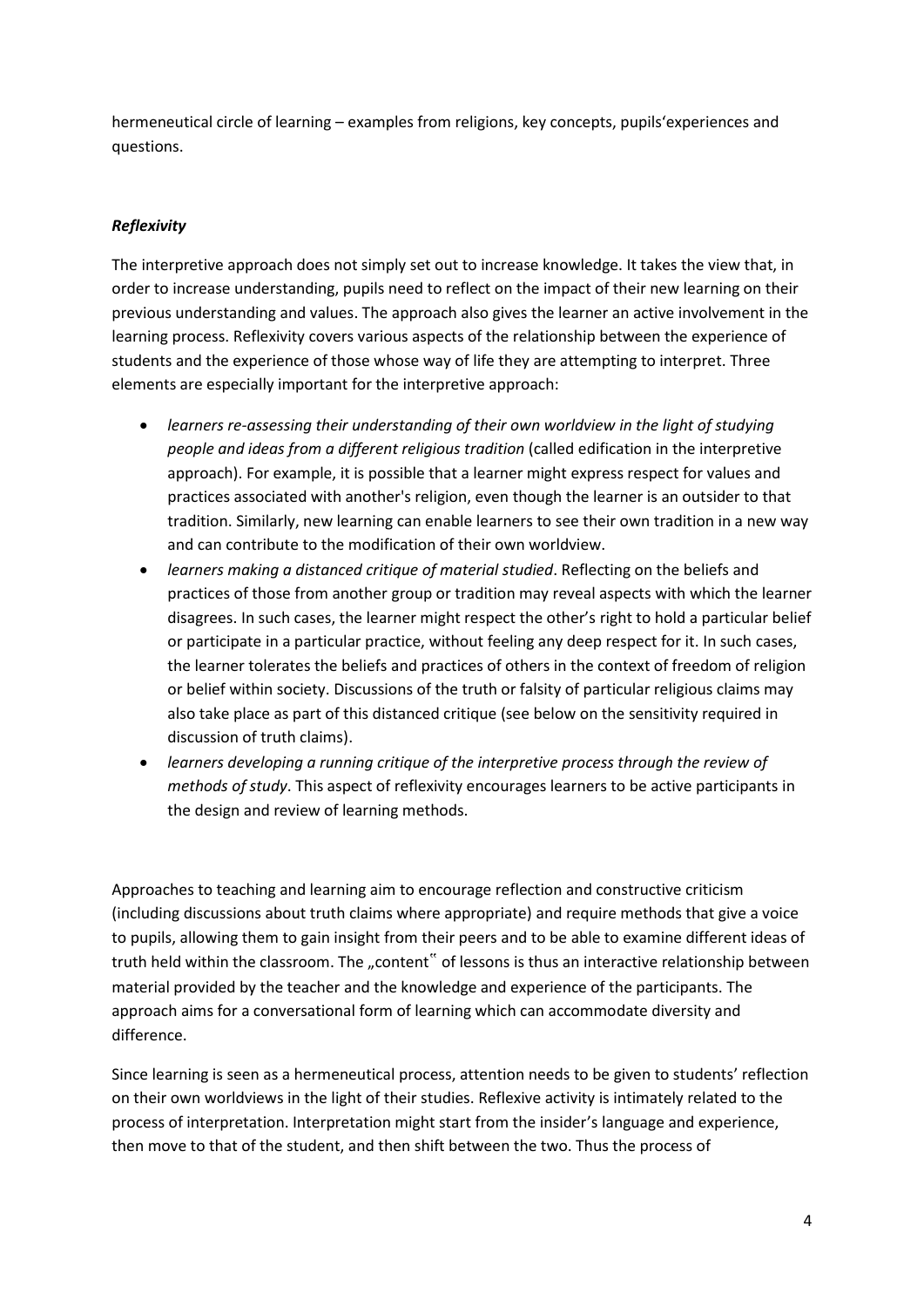understanding another's way of life is inseparable in practice from that of considering the issues and questions raised by it.

The approach helps learners to engage with difference. Whatever differences there might appear to be between the student'sworld view and the way of life being studied, there may also be points of contact and overlap as well as common elements. What might appear to be entirely different on first acquaintance can end up linking with the learner's own experience in ways that challenge unquestioned assumptions.

Part of the reflexive process is to be able to engage critically with that which is studied. The management of such critical work is an important pedagogical issue, especially in teaching situations that are strongly pluralistic. Pupils need to learn how to be critical in a sensitive and constructive way, and teachers need to do their best to ensure that the classroom is a 'safe space' for such exchange. Another role for criticism as an element of reflexivity is pupils' involvement with reviewing study methods. This can reveal issues of representation and can also generate creative ideas for improvement, in the presentation of material studied to others. It can also help students to become more aware of bias in the techniques used in other forms of presentation (such as in media representations of religions). Other approaches can be used to complement the interpretive approach. For example, ideas from various dialogical approaches complement the idea of edification in the interpretive approach, while the use of philosophical skills might be particularly useful in clarifying or formulating a critique of a particular viewpoint.

# **Advice for Implementing the Interpretive Approach**

You may find some of these suggestions useful in preparing material for teaching:

- Be aware of your own previous knowledge and assumptions.
- Think about the ways in which you interpret what you find. Do you find yourself making connections (bridges) between your world(s) and the worlds of those you are meeting?
- Notice how you revise your understanding of each tradition as you encounter more examples of its practice.
- Avoid, if you can, generalizing about a religious tradition. 'Some', 'a few' and 'many' are useful words to use when teaching about religions. Even more useful is the three-fold structure of individual, group and wider tradition introduced above. One theme that will recur is diversity; and the need to identify strategies that you and your colleagues can use to prevent stereotyping.
- Identify ways in which you can implement the three-fold structure (representation, interpretation, reflexivity) to help you organize material about each tradition/religion effectively.
- Building a vocabulary/concepts list for each tradition will be helpful.
- Contacting friends and colleagues who belong to the faith communities you are studying may build your confidence further
- Question all your sources to find out where the authors/speakers are themselves 'coming from'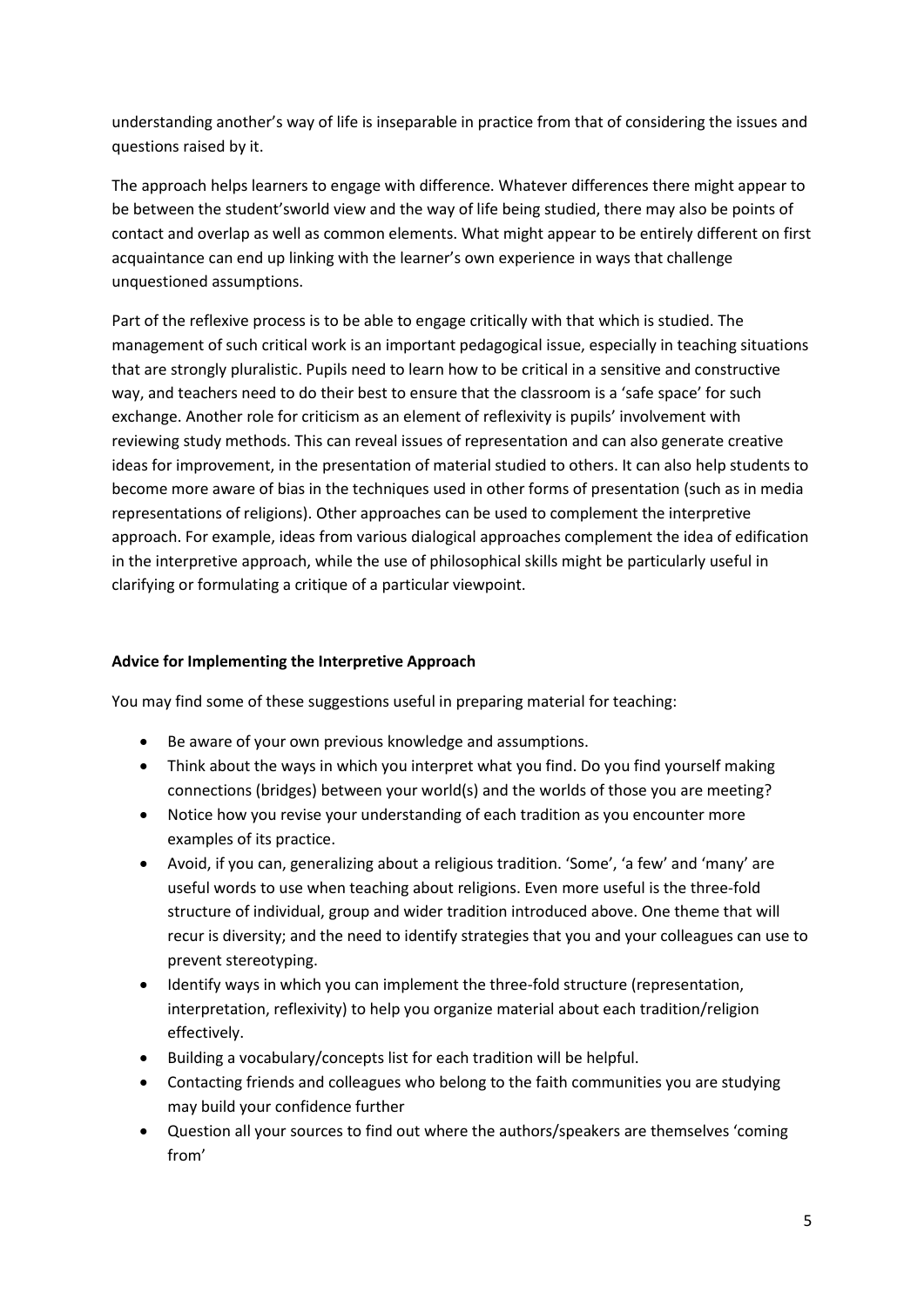You can start with material from a religious tradition, or with pupils' questions and interests. It does not matter so long as the principles of representation, interpretation and reflexivity are covered during the project

### **Some Key Points of "Interpretive Approach"**

- Religious traditions should be presented, not as homogeneous and bounded systems, but in ways that recognise diversity within religions and the uniqueness of each member, as well as the fact that each person is subject to various influences.
- Students should not be expected to set aside their own presuppositions (as in phenomenology), but should compare their own concepts with those of others in a genuine attempt to understand others' religious language and feeling: 'the students' own perspective is an essential part of the learning process'.
- Students should re-assess their own ways of life; they should be constructively critical of the material they study; and they should maintain an awareness of the methods they are using, reflecting on the nature of their learning. Students should have the opportunity to discuss claims to truth, but such discussions should be sensitive to the feelings of participants – the classroom should be a 'safe space' for discussion.

Some researchers and teachers (and they are often *both* researchers and teachers) have used their own creativity in using and developing the interpretive approach. Some recent developments can be read in a book produced by a 'community of practice', a group of researchers who worked together over a three-year period (Ipgrave, Jackson and O'Grady 2009), and in Jackson (2011a), which describes how the interpretive approach was used as a stimulus for empirical research and pedagogy in the European Commission REDCo Project on religion, education, dialogue and conflict (see also Jackson 2012).

*More information about Robert Jackson's work can be found at: <http://www.robertjackson.co.uk/> and elsewhere on the EWC [\[http://www.theewc.org/\]](http://www.theewc.org/) and WRERU [\[http://www2.warwick.ac.uk/fac/soc/wie/research/wreru/\]](http://www2.warwick.ac.uk/fac/soc/wie/research/wreru/) websites.*

# **References**

Barratt, M. (1994) *An Egg for Babcha*, *Lucy's Sunday*, *Something to Share*, *The Buddha's Birthday, The Seventh Day is Shabbat* "Bridges to Religions" series, *The Warwick RE Project,* Oxford, Heinemann. (These 5 texts, written in collaboration with children and their families, tell stories of young children from families of various religious backgrounds, based on ethnographic research data.)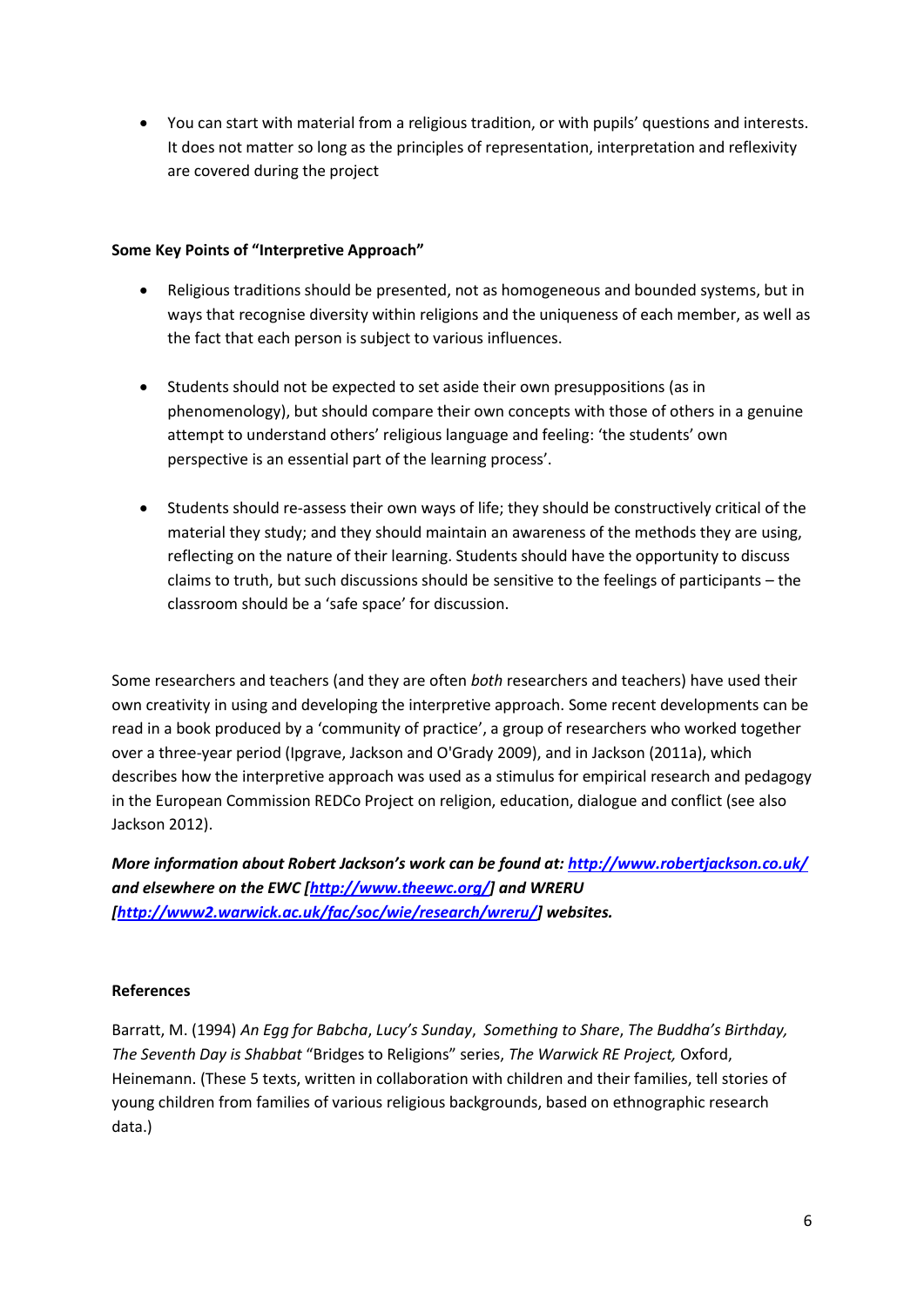Barth, F (1981), "Ethnic Groups and Boundaries" in *Process and Forms in Social Life: Selected Essays*, London: Routledge and Kegan Paul.

Baumann, G (1996) *Contesting Culture: Discourses of Identity in Multi-Ethnic London*, Cambridge, Cambridge University Press.

Clifford, James (1988) *The Predicament of Culture*, Cambridge (Mass), Harvard University Press.

Flood, G. (1999) *Beyond Phenomenology: Rethinking the Study of Religion* (London, Cassell).

Gadamer, Hans-Georg (1975) *Truth and Method*, New York: Seabury Press.

Geertz, Clifford (1983) *Local Knowledge*, New York, Basic Books.

Ipgrave, J., Jackson, R. & O'Grady, K. (Eds) (2009) *Religious Education Research through a Community of Practice: Action Research and the Interpretive Approach*, Münster, Waxmann.

Jackson, R. (1997) *Religious Education: An Interpretive Approach*, London, Hodder and Stoughton.

Jackson, R (2004) *Rethinking Religious Education and Plurality: Issues in Diversity and Pedagogy*, London: RoutledgeFalmer

Jackson, R. (2005a) "L'approche interprétative en enseignement religieux: une pédagogie de la comprehension interculturelle" in Fernand Ouellet (ed.) *Quelle formation pour l'education a la religion?* Quebec, Les Presses de l'UniversiteLaval.

Jackson R. (2005b) Din Egitimi: YorumlayýcýBirYaklaþým. Istanbul, DeðerlerEðitimiMerkeziYayýnlarý (Istanbul, DEM Publishing), (Turkish translation of *Religious Education: An Interpretive Approach*)

Jackson, R (2005c) 'Intercultural Education, Religious Plurality and Teaching for Tolerance: Interpretive and Dialogical Approaches', in R. Jackson and U. McKenna (eds) *Intercultural Education and Religious Plurality*, University of Oslo, Oslo Coalition on Freedom of Religion or Belief, 5-13.

Jackson, R. (2009) 'Understanding the religions and worldviews of others', Alliance of Civilizations Forum, Istanbul, Turkey, 6 April[, http://erb.unaoc.org/understanding-the-religions-and-worldviews](http://erb.unaoc.org/understanding-the-religions-and-worldviews-of-others/)[of-others/](http://erb.unaoc.org/understanding-the-religions-and-worldviews-of-others/) also downloadable from

[http://www.theewc.org/library/category/view/understanding.the.religions.and.worldviews.of.other](http://www.theewc.org/library/category/view/understanding.the.religions.and.worldviews.of.others.the.alliance.of.civilizations.goals.and.the.interpretive.approach/) [s.the.alliance.of.civilizations.goals.and.the.interpretive.approach/](http://www.theewc.org/library/category/view/understanding.the.religions.and.worldviews.of.others.the.alliance.of.civilizations.goals.and.the.interpretive.approach/)

Jackson R. (2011a) The Interpretive Approach as a Research Tool: Inside the REDCo Project, *British Journal of Religious Education*, 33 (2) 189-208.

Jackson, R. (2011b) Cameron, 'multiculturalism' and education about religions and beliefs, <http://www.ekklesia.co.uk/node/14271>

Jackson, R. (2011c) 'Antiracist Education, Multicultural Education and the Interpretive Approach' in the EWC Statement Series, Oslo, European Wergeland centre, pp 11-13. Also online at <http://www.theewc.org/library>